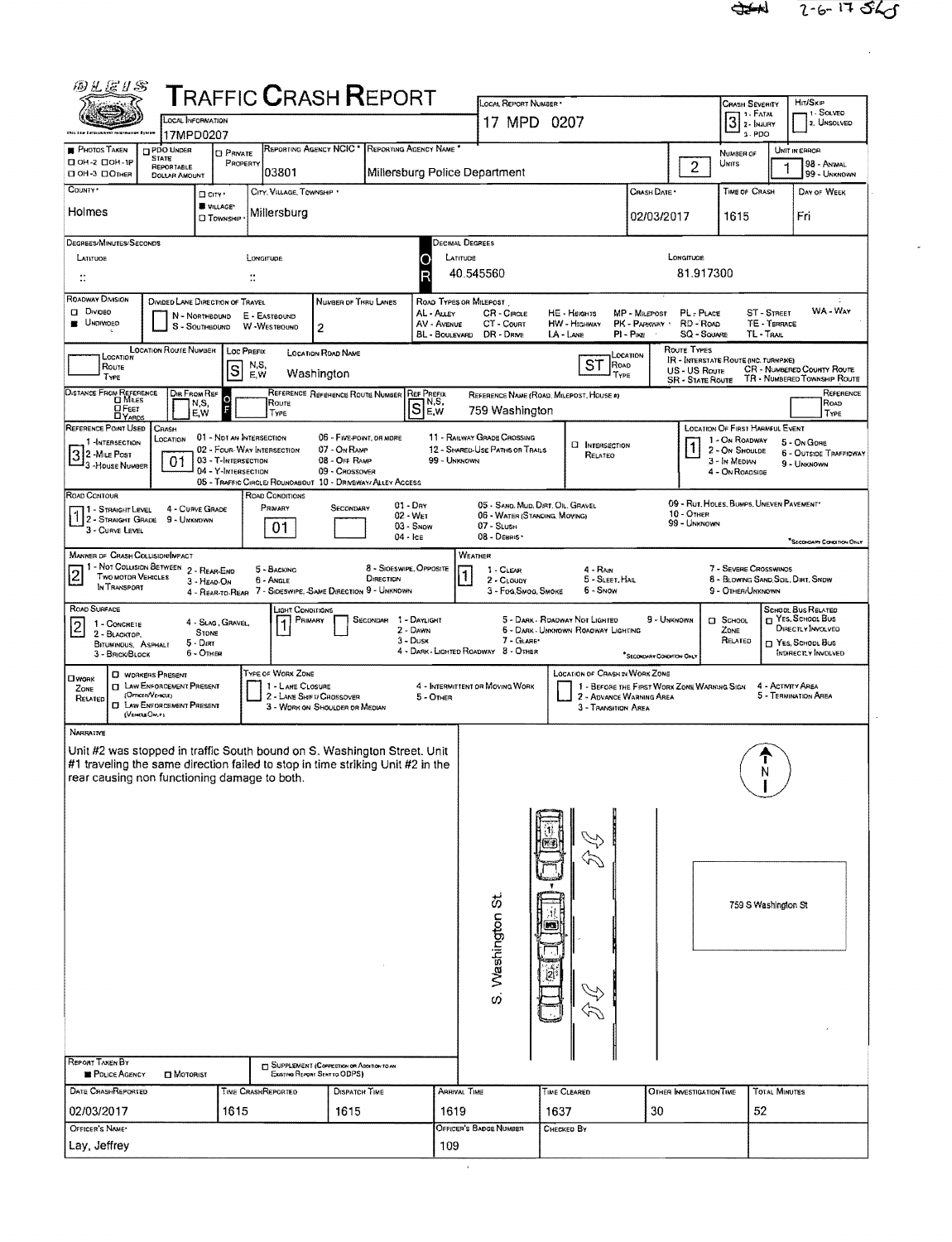| 砂儿医甘富                                                                                                                                                             | UNIT                                                                                                         |                                                                                |                                                                                                  |                                              |                                                                                                                   |                                                                                   |                                                                                   |                                                                                                                                                         |  |  |  |
|-------------------------------------------------------------------------------------------------------------------------------------------------------------------|--------------------------------------------------------------------------------------------------------------|--------------------------------------------------------------------------------|--------------------------------------------------------------------------------------------------|----------------------------------------------|-------------------------------------------------------------------------------------------------------------------|-----------------------------------------------------------------------------------|-----------------------------------------------------------------------------------|---------------------------------------------------------------------------------------------------------------------------------------------------------|--|--|--|
|                                                                                                                                                                   |                                                                                                              |                                                                                |                                                                                                  | <b>LOCAL REPORT NUMBER</b>                   |                                                                                                                   |                                                                                   |                                                                                   |                                                                                                                                                         |  |  |  |
|                                                                                                                                                                   |                                                                                                              |                                                                                |                                                                                                  | 17 MPD 0207                                  |                                                                                                                   |                                                                                   |                                                                                   |                                                                                                                                                         |  |  |  |
| UNIT NUMBER                                                                                                                                                       | OWNER NAME: LAST, FIRST, MIDDLE ( C SAME AS DRIVER )                                                         |                                                                                |                                                                                                  |                                              | OWNER PHONE NUMBER                                                                                                |                                                                                   | DAMAGE SCALE                                                                      | <b>DAMAGE AREA</b><br>FRONT                                                                                                                             |  |  |  |
| OWNER ADDRESS: CITY, STATE, ZIP                                                                                                                                   | Miller, Leroy, A                                                                                             | <b>CISAME AS DRIVER</b> )                                                      |                                                                                                  |                                              | 330-231-5443                                                                                                      |                                                                                   | 2                                                                                 |                                                                                                                                                         |  |  |  |
|                                                                                                                                                                   | 8235 TR 565, Holmesville, OH, 44633                                                                          |                                                                                |                                                                                                  |                                              |                                                                                                                   |                                                                                   | 1 - None                                                                          | σ                                                                                                                                                       |  |  |  |
| LP STATE   LICENSE PLATE NUMBER                                                                                                                                   |                                                                                                              |                                                                                | <b>VEHICLE IDENTIFICATION NUMBER</b>                                                             |                                              |                                                                                                                   | # Occupants                                                                       | 2 - MINOR                                                                         |                                                                                                                                                         |  |  |  |
| OН                                                                                                                                                                | EMA3188                                                                                                      |                                                                                | 1GNDT13S442275058                                                                                |                                              |                                                                                                                   | 1                                                                                 | $\Box$<br>¤<br>3 - FUNCTIONAL                                                     |                                                                                                                                                         |  |  |  |
| <b>VEHICLE YEAR</b>                                                                                                                                               | <b>VEHICLE MAKE</b>                                                                                          |                                                                                | <b>VEHICLE MODEL</b>                                                                             |                                              | VEHICLE COLOR                                                                                                     |                                                                                   | 4 - DISABLING                                                                     |                                                                                                                                                         |  |  |  |
| 2004                                                                                                                                                              | Chevrolet                                                                                                    |                                                                                | Trailblazer                                                                                      | Toweo By                                     | <b>DGR</b>                                                                                                        |                                                                                   |                                                                                   | σ<br>n                                                                                                                                                  |  |  |  |
| <b>PROOF OF</b><br>INSURANCE                                                                                                                                      | INSURANCE COMPANY<br>Ohio Mutual                                                                             |                                                                                | POLICY NUMBER<br>PPA006146402                                                                    |                                              |                                                                                                                   | 9 - UNKNOWN                                                                       | α                                                                                 |                                                                                                                                                         |  |  |  |
| SHOWN                                                                                                                                                             | CARRIER NAME, ADDRESS, CITY, STATE, ZIP                                                                      |                                                                                |                                                                                                  |                                              |                                                                                                                   |                                                                                   |                                                                                   | REA<br><b>CARRIER PHONE</b>                                                                                                                             |  |  |  |
|                                                                                                                                                                   |                                                                                                              |                                                                                |                                                                                                  |                                              |                                                                                                                   |                                                                                   |                                                                                   |                                                                                                                                                         |  |  |  |
| US DOT                                                                                                                                                            | VEHICLE WEIGHT GVWR/GCWR                                                                                     | 1 - LESS THAN OR EQUAL TO 10K LBS                                              | CARGO BODY TYPE<br>01 - No CARGO BODY TYPE/NOT APPLICABL 09 - POLE                               |                                              |                                                                                                                   | TRAFFICWAY DESCRIPTION                                                            |                                                                                   |                                                                                                                                                         |  |  |  |
| HM PLACARD ID NO.                                                                                                                                                 |                                                                                                              | 2 - 10,001 to 26,000 k Las<br>3 - MORE THAN 26.000x LBS.                       | 01<br>02 - Busi Van (9-15 Seats, Inc Driver)<br>03 - Bus (16+ SEATS, INC DRIVER)                 | 11 FLAT BED                                  | 10 - CARGO TANK                                                                                                   |                                                                                   |                                                                                   | 1 2 - Two-Way, Not Divided<br>1 2 - Two-Way, Not Divided, Continuous Left Turn Lane<br>3 - Two-WAY, DIVIDEO. UNPROTECTED (PAINTED OR GRASS >4FT.) MEDIA |  |  |  |
|                                                                                                                                                                   |                                                                                                              |                                                                                | 04 - VEHICLE TOWING ANOTHER VEHICLE<br>05 - Logging                                              | 12 - Dump                                    | 13 - CONCRETE MIXER                                                                                               |                                                                                   | 4 - Two-WAY, DIVIDED, POSITIVE MEDIAN BARRIER                                     |                                                                                                                                                         |  |  |  |
|                                                                                                                                                                   | HAZARDOUS MATERIAL<br><b>HM CLASS</b><br><b>CI RELATED</b>                                                   |                                                                                | 06 - INTERMODAL CONTAINER CHASIS<br>07 - CARGO VAN/ENGLOSED BOX                                  |                                              | <b>14 - AUTO TRANSPORTER</b><br>15 - GARBAGE /REFUSE                                                              | <b>D</b> Hit / Skip UNIT                                                          | 5 - ONE-WAY TRAFFICWAY                                                            |                                                                                                                                                         |  |  |  |
| <b><i><u>NUMBER</u></i></b>                                                                                                                                       | NON-MOTORIST LOCATION PRIOR TO IMPACT                                                                        | TYPE OF USE                                                                    | 08 - GRAIN, CHIPS, GRAVEL                                                                        |                                              | 99 - OTHER/UNKNOWN                                                                                                |                                                                                   |                                                                                   |                                                                                                                                                         |  |  |  |
|                                                                                                                                                                   | 01 - INTERSECTION - MARKED CROSSWAL<br>02 - INTERSECTION - NO CROSSWALK                                      | 1                                                                              | UNIT TYPE<br>06                                                                                  |                                              |                                                                                                                   |                                                                                   |                                                                                   | PASSENGER VEHICLES (LESS THAN 9 PASSENGERS MEDIMEAVY TRUCKS OR COMBO UNITS > 10KLBS BUS/VAV/LIMO(9 OR MORE INCLUDING DRIVER)                            |  |  |  |
|                                                                                                                                                                   | 03 - INTERSECTION OTHER<br>04 - MIDBLOCK - MARKED CROSSWALK                                                  | 1 - PERSONAL                                                                   | 01 - Sus-COMPACT<br>02 - COMPACT                                                                 |                                              |                                                                                                                   | 14 - SINGLE UNIT TRUCK; 3+ AXLES                                                  |                                                                                   | 13 - SINGLE UNIT TRUCK OR VAN ZAXLE, 6 TIRES 21 - BUS/VAN (9-15 SEATS, INC DRIVER)<br>22 - Bus (16+ Seats, Inc Driver)                                  |  |  |  |
|                                                                                                                                                                   | 05 - TRAVEL LANE - OTHER LOCATION<br>06 - BICYCLE LANE                                                       | 2 - COMMERCIAL                                                                 | 99 - UNKNOWN 03 - MID SIZE<br>or Hit/Skip<br>04 - FULL SIZE                                      |                                              |                                                                                                                   | 15 - SINGLE UNIT TRUCK / TRAILER<br>16 - TRUCK/TRACTOR (BOSTAIL)                  |                                                                                   | NON-MOTORIST<br>23 - ANIMAL WITH RIDER                                                                                                                  |  |  |  |
| 08 - Sidewalk                                                                                                                                                     | 07 - SHOULDER/ROADSIDE                                                                                       | 3 - GOVERNMENT                                                                 | 05 - Minivan<br>06 - Sport Utility Vehicle                                                       |                                              | 17 - TRACTOR/SEMI-TRAILER<br>18 - TRACTOR/DOUBLE                                                                  |                                                                                   |                                                                                   | 24 - ANMAL WITH BUGGY, WAGON, SURREY<br>25 - BICYCLE/PEDACYCLIST                                                                                        |  |  |  |
|                                                                                                                                                                   | 09 - MEOWN/CROSSING ISLAND<br>10 - DRIVE WAY ACCESS                                                          | <b>DIN EMERGENCY</b>                                                           | 07 - Pickup<br>08 - VAN<br>09 - MOTORCYCLE                                                       |                                              | 19 - TRACTOR/TRIPLES                                                                                              | 26 - Pedestrian/Skater<br>20 - OTHER MEDIHEAVY VEHICLE<br>27 - OTHER NON-MOTORIST |                                                                                   |                                                                                                                                                         |  |  |  |
|                                                                                                                                                                   | 11 - Shareo Use Path or Trail<br>12 - NON-TRAFFICWAY AREA                                                    | RESPONSE                                                                       | 10 - MOTORIZED BICYCLE<br>11 - SNOWMOBILE/ATV                                                    |                                              |                                                                                                                   | HAS HM PLACARD                                                                    |                                                                                   |                                                                                                                                                         |  |  |  |
|                                                                                                                                                                   | 99 - OTHER/UNKNOWN                                                                                           |                                                                                | 12 - OTHER PASSENGER VEHICLE                                                                     |                                              |                                                                                                                   |                                                                                   |                                                                                   |                                                                                                                                                         |  |  |  |
| SPECIAL FUNCTION 01 - NONE                                                                                                                                        | $02 - TAXi$                                                                                                  | 09 AMBULANCE<br>$10 -$ Fine                                                    | 17 - FARM VEHICLE<br>18 - FARM EQUIPMENT<br>19 - Мотовноме                                       | MOST DAMAGEO AREA<br>$01 - None$<br>02       |                                                                                                                   | 08 - LEFT SIDE                                                                    | ACTION<br>99 - UNKNOWN<br>1 - Non-CONTACT                                         |                                                                                                                                                         |  |  |  |
| 01                                                                                                                                                                | 03 - RENTAL TRUCK (OVER 10KLBS)<br>04 - Bus - SCHOOL (PUBLIC OR PRIVATE) 12 - MILITARY<br>05 - Bus - Transit | 11 - HIGHWAYIMAINTENANCE                                                       | 02 - CENTER FRONT<br>03 - Right Front                                                            | 09 - LEFT FRONT<br>10 - TOP AND WINDOWS      |                                                                                                                   | $\overline{3}$<br>2 - NON-COLLISION<br>$3 -$ Steiking                             |                                                                                   |                                                                                                                                                         |  |  |  |
|                                                                                                                                                                   | 06 - Bus - Charter<br>07 - Bus - SHUTTLE                                                                     | 13 - Pouce<br>14 - Pusuc Ununy                                                 | 21 - Tran<br>22 - OTHER (EXPLAN IN NARRATIVE)                                                    | MPACT ARE 04 - RIGHT SIDE<br>02              | 05 - RIGHT REAR                                                                                                   | 11 - UNDERCARRIAGE<br>12 - LOAD/TRAILER                                           |                                                                                   | 4 - STRUCK<br>5 - STRIKING/STRUCK                                                                                                                       |  |  |  |
| 06 - REAR CENTER<br>15 - OTHER GOVERNMENT<br>13 - TOTAL (ALL AREAS)<br>9 - Unknown<br>08 - Bus - OTHER<br>07 - LEFT REAR<br>16 - CONSTRUCTION EOIP.<br>14 - Отнев |                                                                                                              |                                                                                |                                                                                                  |                                              |                                                                                                                   |                                                                                   |                                                                                   |                                                                                                                                                         |  |  |  |
| PRE-CRASH ACTIONS                                                                                                                                                 | MOTORIST                                                                                                     |                                                                                |                                                                                                  |                                              | NON-MOTORIST                                                                                                      |                                                                                   |                                                                                   |                                                                                                                                                         |  |  |  |
| 01                                                                                                                                                                | 01 - STRAIGHT AHEAD<br>02 - BACKING                                                                          | 07 - MAKING U-TURN                                                             | 13 - NEGOTIATING A CURVE                                                                         |                                              |                                                                                                                   | 15 - ENTERING OR CROSSING SPECIFIED LOCATIO                                       |                                                                                   | 21 - OTHER NON-MOTORIST ACTION                                                                                                                          |  |  |  |
| 99 - UNKNOWN                                                                                                                                                      | 03 - CHANGING LANES<br>04 - OVERTAKING/PASSING                                                               | 08 - ENTERING TRAFFIC LANE<br>09 - LEAVING TRAFFIC LANE<br>10 - PARKED         | 14 - OTHER MOTORIST ACTIO                                                                        |                                              | 17 - WORKING<br>18 - Pushing Vehicle                                                                              | 16 - WALKING, RUMNING, JOGGING, PLAYING, CYCLING                                  |                                                                                   |                                                                                                                                                         |  |  |  |
|                                                                                                                                                                   | 05 - Making Right Turn<br>06 - MAKING LEFT TURN                                                              |                                                                                | 11 - SLOWING OR STOPPEO IN TRAFFIC                                                               |                                              | 20 - Standing                                                                                                     | 19 - APPROACHING OR LEAVING VEHICLE                                               |                                                                                   |                                                                                                                                                         |  |  |  |
| <b>CONTRIBUTING CIRCUMSTANCE</b>                                                                                                                                  |                                                                                                              | 12 - DRIVERLESS                                                                |                                                                                                  |                                              |                                                                                                                   |                                                                                   | <b>VEHICLE DEFECTS</b>                                                            |                                                                                                                                                         |  |  |  |
| PRIMARY                                                                                                                                                           | <b>NOTORIST</b><br>01 - NONE                                                                                 |                                                                                | 11 - IMPROPER BACKING                                                                            | NON-MOTORIST<br>22 - None                    |                                                                                                                   |                                                                                   |                                                                                   | 01 - TURN SIGNALS<br>02 - HEAD LAMPS                                                                                                                    |  |  |  |
| 09                                                                                                                                                                | 02 - FAILURE TO YIELD<br>03 - RAN RED LIGHT                                                                  |                                                                                | 12 - IMPROPER START FROM PARKED POSITION<br>13 - Stopped or Parked Illegally                     | 23 - IMPROPER CROSSING<br>24 - DARTING       |                                                                                                                   |                                                                                   |                                                                                   | 03 - Tail Lawps<br>04 - BRAKES                                                                                                                          |  |  |  |
| Secondary                                                                                                                                                         | 04 - RAN STOP SIGN<br>05 - Exceepeo Speep Limit                                                              |                                                                                | 14 - OPERATING VEHICLE IN NEGLIGENT MANNER<br>15 - Swering to Avoid (Due to External Conditions) |                                              | 25 - LYING ANO/OR LLEGALLY IN ROADWAY<br>26 - FALURE TO YIELO RIGHT OF WAY                                        |                                                                                   |                                                                                   | 05 - STEERING<br>06 - TIRE BLOWOUT                                                                                                                      |  |  |  |
|                                                                                                                                                                   | 06 - UNSAFE SPEED<br>07 - IMPROPER TURN                                                                      |                                                                                | 16 - Wrong Side/Wrong Way<br>17 - FALURE TO CONTROL                                              | 28 - INATTENTIVE                             | 27 - NOT VISIBLE (DARK CLOTHING)<br>07 - WORN OR SLICK TIRES<br>08 - TRAILER EQUIPMENT DEFECTIVE                  |                                                                                   |                                                                                   |                                                                                                                                                         |  |  |  |
| 99 - UNKNOWN                                                                                                                                                      | 08 - LEFT OF CENTER<br>09 - FOLLOWEO TOO CLOSELY/ACDA                                                        |                                                                                | 18 - VISION OSSTRUCTION<br>19 - OPERATING DEFECTIVE EQUIPMENT                                    |                                              | 29 - FAILURE TO OBEY TRAFFIC SIGNS<br>09 - MOTOR TROUBLE<br>/SIGNALS/OFFICER<br>10 - DISABLED FROM PRIOR ACCIDENT |                                                                                   |                                                                                   |                                                                                                                                                         |  |  |  |
|                                                                                                                                                                   | 10 - INPROPER LANE CHANGE<br>PASSING/OFF ROAD                                                                |                                                                                | 20 - LOAD SHIFTING/FALLING/SPILLING<br>21 - OTHER IMPROPER ACTION                                |                                              | 30 - WRONG SIDE OF THE ROAD<br>31 - OTHER NON-MOTORIST ACTION                                                     |                                                                                   |                                                                                   | 11 - OTHER DEFECTS                                                                                                                                      |  |  |  |
| <b>SEDUENCE OF EVENTS</b>                                                                                                                                         |                                                                                                              |                                                                                | <b>NON-COLLISION EVENTS</b>                                                                      |                                              |                                                                                                                   |                                                                                   |                                                                                   |                                                                                                                                                         |  |  |  |
| 2<br>20                                                                                                                                                           |                                                                                                              | 5<br>6                                                                         | 01 - OVERTURN/ROLLOVER<br>02 - FIRE/EXPLOSION                                                    |                                              | 06 - EQUIPMENT FAILURE<br>(BLOWN TIRE, BRAKE FAILURE, ETC)                                                        |                                                                                   | 10 - Cross Median<br>11 - CROSS CENTER LINE                                       |                                                                                                                                                         |  |  |  |
| FIRST<br><b>HARMFUL</b>                                                                                                                                           | Most<br><b>HARMFUL</b>                                                                                       | 99 - Unknown                                                                   | 03 - IMMERSION<br>04 - JACKKNIFE                                                                 |                                              | 07 - SEPARATION OF UNITS<br>08 - RAN OFF ROAD RIGHT                                                               |                                                                                   | OPPOSITE DIRECTION OF TRAVEL<br>12 - DOWNHILL RUNAWAY<br>13 - OTHER NON-COLLISION |                                                                                                                                                         |  |  |  |
| EVENT                                                                                                                                                             | EVENT                                                                                                        |                                                                                | 05 - CARGO/EQUIPMENT LOSS OR SHIFT 09 - RAN OFF ROAD LEFT<br>COLLISION WITH FIXED, OBJECT        |                                              |                                                                                                                   |                                                                                   |                                                                                   |                                                                                                                                                         |  |  |  |
| 14 - PEDESTRIAN                                                                                                                                                   | COLUSION WITH PERSON, VEHICLE OR OBJECT NOT FIXED                                                            | 21 - PARKED MOTOR VEHICLE                                                      | 25 - IMPACT ATTENUATOR/CRASH CUSHION33 - MEDIAN CABLE BARRIER<br>26 - BRIDGE OVERHEAD STRUCTURE  |                                              | 34 - Median Guardhail Barrier                                                                                     |                                                                                   | 41 - OTHER POST, POLE<br>OR SUPPORT                                               | $48 - T$ REE<br>49 - FIRE HYDRANT                                                                                                                       |  |  |  |
| 15 - PEDALCYCLE<br>16 - RAILWAY VEHICLE (TRAIN, ENGINE)                                                                                                           |                                                                                                              | 22 - WORK ZONE MAINTENANCE EQUIPMENT<br>23 - STRUCK BY FALLING, SHIFTING CARGO | 27 - BRIDGE PIER OR ABUTMENT<br>28 - BRIDGE PARAPET                                              |                                              | 35 - MEDIAN CONCRETE BARRIER<br>36 - Median Other Baarier                                                         | 42 - CULVERT<br>43 - Cura                                                         |                                                                                   | 50 - WORK ZONE MAINTENANCE<br>EQUIPMENT                                                                                                                 |  |  |  |
| 17 - Animal - Farm<br>18 - Animal - Deer                                                                                                                          |                                                                                                              | OR ANYTHING SET IN MOTION BY A<br><b>MOTOR VEHICLE</b>                         | 29 - BRIDGE RAIL<br>30 - GUARORAIL FACE                                                          |                                              | 37 - TRAFFIC SIGN POST<br>38 - Overheap Sign Post                                                                 | 44 - Олсн<br>45 - EMBANKMENT                                                      | 51 - WALL, BUILDING, TUNNEL<br>52 - OTHER FIXED OBJECT                            |                                                                                                                                                         |  |  |  |
| 19 - ANMAL - OTHER                                                                                                                                                | 20 - MOTOR VEHICLE IN TRANSPORT                                                                              | 24 - OTHER MOVABLE OBJECT                                                      | 31 - GUARDRAILEND<br>32 - PORTABLE BARRIER                                                       |                                              | 39 - LIGHT/LUMINARIES SUPPORT<br>40 - Utruty Pole                                                                 | 46 - FENCE<br>47 - MAILBOX                                                        |                                                                                   |                                                                                                                                                         |  |  |  |
| UNIT SPEED                                                                                                                                                        | POSTED SPEED                                                                                                 | <b>TRAFFIC CONTROL</b>                                                         |                                                                                                  |                                              |                                                                                                                   | UNIT DIRECTION                                                                    | 1 - NORTH                                                                         | 5 - Nontheast<br>9 - UNKNOWN                                                                                                                            |  |  |  |
| 15                                                                                                                                                                | 35                                                                                                           | 01 - No CONTROLS<br>12<br>02 - S TOP SIGN                                      | 07 - RAILROAD CROSSBUCKS<br>08 - RAILROAD FLASHERS                                               | 13 - CROSSWALK LINES<br>14 - WALK/DON'T WALK |                                                                                                                   | <b>Евом</b><br>To                                                                 | 2 - South<br>$3 - E$ AST                                                          | 6 - NORTHWEST<br>7 - SOUTHEAST                                                                                                                          |  |  |  |
| $\square$ Stated                                                                                                                                                  |                                                                                                              | 03 - YIELD SIGN<br>04 - TRAFFIC SIGNAL<br>05 - TRAFFIC FLASHERS                | 09 - RAILROAD GATES<br>10 - COSTRUCTION BARRICADE<br>11 - PERSON (FLAGGER, OFFICER               | 15 - О тнен<br>16 - Not Reported             |                                                                                                                   |                                                                                   | 4 - West                                                                          | 8 - SOUTHWEST                                                                                                                                           |  |  |  |
| <b>ESTIMATED</b>                                                                                                                                                  |                                                                                                              | 06 - SCHOOL ZONE                                                               | 12 - PAVEMENT MARKINGS                                                                           |                                              |                                                                                                                   |                                                                                   |                                                                                   |                                                                                                                                                         |  |  |  |

 $\sim 10^{-10}$ 

 $\mathcal{L}(\mathbf{x})$  and  $\mathcal{L}(\mathbf{x})$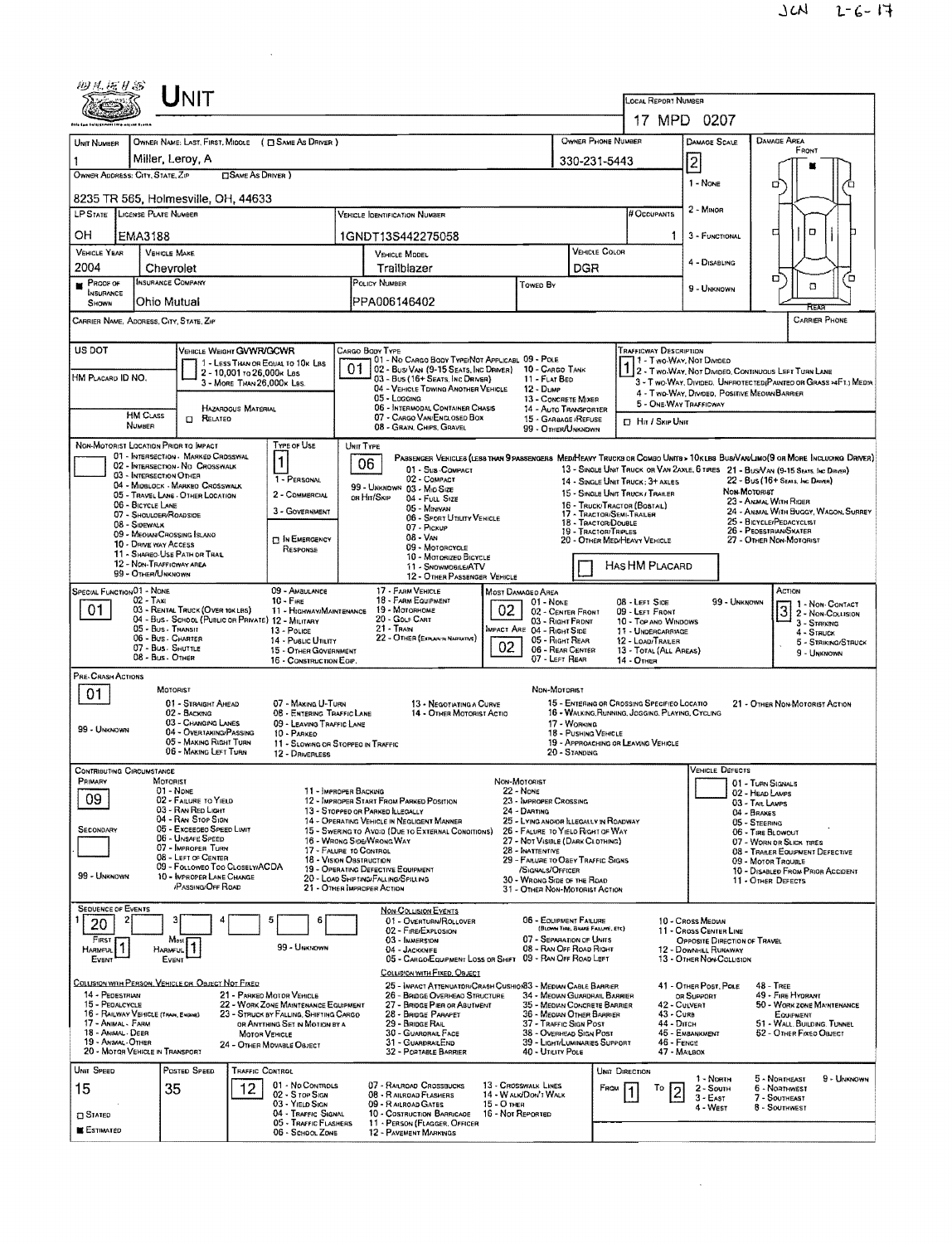| 49 H. F. Y S                                                                                     | UNIT                                                                                          |                                                                                                                  | LOCAL REPORT NUMBER                                                                                                           |                                                                                     |                                                                                                                 |                                                                                   |                                                                                                                                                          |                                                                        |                                                                                                                                                                                                                     |  |  |  |
|--------------------------------------------------------------------------------------------------|-----------------------------------------------------------------------------------------------|------------------------------------------------------------------------------------------------------------------|-------------------------------------------------------------------------------------------------------------------------------|-------------------------------------------------------------------------------------|-----------------------------------------------------------------------------------------------------------------|-----------------------------------------------------------------------------------|----------------------------------------------------------------------------------------------------------------------------------------------------------|------------------------------------------------------------------------|---------------------------------------------------------------------------------------------------------------------------------------------------------------------------------------------------------------------|--|--|--|
|                                                                                                  |                                                                                               |                                                                                                                  | 17 MPD 0207                                                                                                                   |                                                                                     |                                                                                                                 |                                                                                   |                                                                                                                                                          |                                                                        |                                                                                                                                                                                                                     |  |  |  |
| UNIT NUMBER                                                                                      | OWNER NAME: LAST, FIRST, MIDDLE ( I SAME AS DRIVER )                                          |                                                                                                                  |                                                                                                                               |                                                                                     |                                                                                                                 | OWNER PHONE NUMBER                                                                |                                                                                                                                                          | <b>DAMAGE SCALE</b>                                                    | DAMAGE AREA<br>FRONT                                                                                                                                                                                                |  |  |  |
| $\mathbf{2}$<br>OWNER ADDRESS: CITY, STATE, ZIP                                                  | Jarvis, Chad, E<br><b>SAME AS DRIVER</b> )                                                    |                                                                                                                  |                                                                                                                               |                                                                                     |                                                                                                                 | 330-473-8345                                                                      |                                                                                                                                                          | 2                                                                      | □                                                                                                                                                                                                                   |  |  |  |
|                                                                                                  |                                                                                               |                                                                                                                  |                                                                                                                               |                                                                                     |                                                                                                                 |                                                                                   |                                                                                                                                                          | 1 - None                                                               | о                                                                                                                                                                                                                   |  |  |  |
| 12986 CR 6, Killbuck, OH, 44637<br>LP STATE LICENSE PLATE NUMBER                                 |                                                                                               |                                                                                                                  | <b>VEHICLE IDENTIFICATION NUMBER</b>                                                                                          |                                                                                     |                                                                                                                 |                                                                                   |                                                                                                                                                          |                                                                        |                                                                                                                                                                                                                     |  |  |  |
| он<br><b>DCT8426</b>                                                                             |                                                                                               |                                                                                                                  | 1GCEK19T2XE121547                                                                                                             |                                                                                     |                                                                                                                 |                                                                                   | 1                                                                                                                                                        | 3 - FUNCTIONAL                                                         | $\Box$<br>а                                                                                                                                                                                                         |  |  |  |
| <b>VEHICLE YEAR</b><br>1999                                                                      | <b>VEHICLE MAKE</b>                                                                           |                                                                                                                  | <b>VEHICLE MODEL</b><br>Silverado C1500 - SC1                                                                                 |                                                                                     | VEHICLE COLOR<br>SIL                                                                                            |                                                                                   | 4 - DISABLING                                                                                                                                            |                                                                        |                                                                                                                                                                                                                     |  |  |  |
| PROOF DF                                                                                         | Chevrolet<br><b>INSURANCE COMPANY</b>                                                         |                                                                                                                  | POLICY NUMBER                                                                                                                 |                                                                                     |                                                                                                                 | 9 - UNKNOWN                                                                       | о<br>о                                                                                                                                                   |                                                                        |                                                                                                                                                                                                                     |  |  |  |
| <b>INSURANCE</b><br>Habruns<br>SHOWN                                                             |                                                                                               |                                                                                                                  | AUTO167458                                                                                                                    |                                                                                     |                                                                                                                 |                                                                                   |                                                                                                                                                          |                                                                        |                                                                                                                                                                                                                     |  |  |  |
| CARRIER NAME, ADDRESS, CITY, STATE, ZIP                                                          |                                                                                               |                                                                                                                  |                                                                                                                               |                                                                                     |                                                                                                                 |                                                                                   |                                                                                                                                                          |                                                                        | CARRIER PHONE                                                                                                                                                                                                       |  |  |  |
| US DOT                                                                                           | VEHICLE WEIGHT GVWR/GCWR                                                                      |                                                                                                                  | CARGO BOOY TYPE<br>01 - No CARGO BODY TYPE/NOT APPLICABL 09 - POLE                                                            |                                                                                     |                                                                                                                 |                                                                                   | <b>TRAFFICWAY DESCRIPTION</b>                                                                                                                            |                                                                        |                                                                                                                                                                                                                     |  |  |  |
| HM PLACARD ID NO.                                                                                | 1 - LESS THAN OR EQUAL TO 10K LBS<br>2 - 10,001 to 26,000x Les<br>3 - MORE THAN 26.000 K LBS. |                                                                                                                  | 01<br>02 - Bus/Van (9-15 Seats, Inc Driver) 10 - Cargo Tank<br>03 - Bus (16+ Seats, Inc Driver)                               |                                                                                     | 11 - FLAT BED                                                                                                   |                                                                                   | 1 1 - Two War, Not Divideo<br>1 2 - Two Way, Not Divided, Continuous Left Turn Lane<br>3 - Two-Way, Divided. UNPROTECTED (PAINTED OR GRASS > 4FT.) MEDIA |                                                                        |                                                                                                                                                                                                                     |  |  |  |
|                                                                                                  |                                                                                               |                                                                                                                  | 04 - VEHICLE TOWING ANOTHER VEHICLE<br>05 - Logging<br>06 - INTERMODAL CONTAINER CHASIS                                       |                                                                                     | $12 - D$ uMP<br>13 - CONCRETE MIXER<br>14 - Auto Transporter                                                    |                                                                                   | 5 - ONE-WAY TRAFFICWAY                                                                                                                                   | 4 - Two-Way, Divideo, Positive Median Barrier                          |                                                                                                                                                                                                                     |  |  |  |
| <b>HM CLASS</b><br><b>NUMBER</b>                                                                 | <b>HAZAROOUS MATERIAL</b><br>RELATED<br>$\Box$                                                |                                                                                                                  | 07 - CARGO VAN/ENCLOSED BOX<br>08 - Grain, Chips, Gravel                                                                      |                                                                                     | 15 - GARBAGE/REFUSE<br>99 - OTHER/UNKNOWN                                                                       |                                                                                   | <b>D</b> Hit / Skip UNIT                                                                                                                                 |                                                                        |                                                                                                                                                                                                                     |  |  |  |
| NDN-MOTORIST LOCATION PRIOR TO IMPACT                                                            |                                                                                               | TYPE OF USE                                                                                                      | UNIT TYPE                                                                                                                     |                                                                                     |                                                                                                                 |                                                                                   |                                                                                                                                                          |                                                                        |                                                                                                                                                                                                                     |  |  |  |
| 03 - INTERSECTION OTHER                                                                          | 01 - INTERSECTION - MARKED CROSSWAL<br>02 - INTERSECTION - NO CROSSWALK                       |                                                                                                                  | 07<br>01 - Sub-COMPACT                                                                                                        |                                                                                     |                                                                                                                 |                                                                                   |                                                                                                                                                          |                                                                        | PASSENGER VEHICLES (LESS THAN 9 PASSENGERS MEDIMEAVY TRUCKS OR COMBO UNITE > 10KLBS BUS/VAN/LIMO(9 OR MORE INCLUDING, DRIVER)<br>13 - SINGLE UNIT TRUCK OR VAN ZAXLE, 6 TIRES 21 - BUS/VAN (9-15 SEATS, INC DRIVER) |  |  |  |
|                                                                                                  | 04 - MIDBLOCK - MARKED CRDSSWALK<br>05 - TRAVEL LANE - OTHER LOCATION                         | 1 - PERSONAL<br>2 - COMMERCIAL                                                                                   | 02 - COMPACT<br>99 - UNKNOWN 03 - MID SIZE<br>or Hit/Skip<br>04 - FULL SIZE                                                   |                                                                                     |                                                                                                                 |                                                                                   | 22 - Bus (16+ Sears, Inc Drevew)<br>14 - SINGLE UNIT TRUCK: 3+ AXLES<br>Non-Motoriat<br>15 - SINGLE UNIT TRUCK / TRAILER                                 |                                                                        |                                                                                                                                                                                                                     |  |  |  |
| 06 - BICYCLE LANE<br>07 - Shoulder/Roadsige                                                      |                                                                                               | 3 - Government                                                                                                   | 05 - Minivan                                                                                                                  | 06 - SPORT UTILITY VEHICLE                                                          |                                                                                                                 | 16 - TRUCK/TRACTOR (BOBTAL)<br>17 - TRACTOR/SEMI-TRAILER                          |                                                                                                                                                          |                                                                        | 23 - ANMAL WITH RIDER<br>24 - ANMAL WITH BUGGY, WAGON, SURREY<br>25 - BICYCLE/PEDACYCLIST                                                                                                                           |  |  |  |
| 08 - SIDEWALK<br>09 - Median/Crossing Island<br>10 - DRIVE WAY ACCESS                            |                                                                                               | <b>DIN EMERGENCY</b>                                                                                             | 07 - Pickup<br>$08 - V_{\text{AVI}}$                                                                                          |                                                                                     | 18 - TRACTOR/DOUBLE<br>19 - TRACTOR/TRIPLES                                                                     | 26 - PEDESTRIAN/SKATER<br>20 - OTHER MED/HEAVY VEHICLE<br>27 - OTHER NON-MOTORIST |                                                                                                                                                          |                                                                        |                                                                                                                                                                                                                     |  |  |  |
| 11 - SHARED-USE PATH DR TRAS<br>12 - NON-TRAFFICWAY AREA                                         |                                                                                               | RESPONSE                                                                                                         | 09 - MOTORCYCLE<br>10 - MOTORIZED BICYCLE<br>11 - SNOWMOBILE/ATV                                                              |                                                                                     |                                                                                                                 |                                                                                   | HAS HM PLACARD                                                                                                                                           |                                                                        |                                                                                                                                                                                                                     |  |  |  |
| 99 - OTHER/UNKNOWN<br>SPECIAL FUNCTION 01 - NONE                                                 |                                                                                               | 09 - AMSULANCE                                                                                                   | 17 - FARM VEHICLE                                                                                                             | 12 - OTHER PASSENGER VEHICLE                                                        |                                                                                                                 |                                                                                   |                                                                                                                                                          |                                                                        | ACTION                                                                                                                                                                                                              |  |  |  |
| 02 - Taxi<br>01                                                                                  | 03 - RENTAL TRUCK (OVER 10K LBS)                                                              | $10 - F_{\text{IHE}}$<br>11 - HIGHWAY/MAINTENANCE                                                                | 18 - FARM EQUIPMENT<br>19 - MOTORHOME                                                                                         | MOST DAMAGED AREA<br>01 - None<br>02 - CENTER FRONT                                 |                                                                                                                 | 08 - LEFT SIDE<br>09 - LEFT FRONT                                                 | 99 - Unxnown<br>1 - Non-Contact<br>$\left  4 \right $ 2 - Non-Collision                                                                                  |                                                                        |                                                                                                                                                                                                                     |  |  |  |
| 05 - Bus - Transit                                                                               | 04 - Bus - SCHOOL (PUBLIC DR PRIVATE) 12 - MILITARY                                           | 13 - Pouce                                                                                                       | 20 - Golf Carl<br>$21 -$ Tran                                                                                                 | 03 - RIGHT FRONT<br>IMPACT ARE 04 - RIGHT SIDE                                      |                                                                                                                 | 10 - TOP AND WINDDWS<br>$3 -$ Striking<br>11 - UNDERCARRIAGE<br>4 - STRUCK        |                                                                                                                                                          |                                                                        |                                                                                                                                                                                                                     |  |  |  |
| 06 - Bus - Charter<br>07 - Bus - SHUTTLE                                                         |                                                                                               | 14 - Pusuc Unum<br>15 - OTHER GOVERNMENT                                                                         | 22 - OTHER (EXPLAN: N NARRATIVE)                                                                                              | 06                                                                                  | 05 - RIGHT REAR<br>06 - REAR CENTER                                                                             |                                                                                   | 12 - LOAD/TRAILER<br>5 - STRIKING/STRUCK<br>13 - TOTAL (ALL AREAS)<br>9 - UNKNOWN                                                                        |                                                                        |                                                                                                                                                                                                                     |  |  |  |
| 08 - Bus - OTHER<br>07 - Left Rear<br>16 - CONSTRUCTION EOIP.<br>14 - OTHER<br>PRE-CRASH ACTIONS |                                                                                               |                                                                                                                  |                                                                                                                               |                                                                                     |                                                                                                                 |                                                                                   |                                                                                                                                                          |                                                                        |                                                                                                                                                                                                                     |  |  |  |
| 11                                                                                               | MOTORIST<br>01 - STRAIGHT AHEAD                                                               | 07 - MAKING U-TURN                                                                                               |                                                                                                                               | 13 - NEGDTIATING A CURVE                                                            | NON-MOTORIST                                                                                                    |                                                                                   | 15 - ENTERING OR CROSSING SPECIFIED LOCATIO                                                                                                              |                                                                        | 21 - OTHER NON-MOTORIST ACTION                                                                                                                                                                                      |  |  |  |
|                                                                                                  | 02 - BACKING<br>03 - CHANGING LANES                                                           | 08 - ENTERING TRAFFIC LANE<br>09 - LEAVING TRAFFIC LANE                                                          |                                                                                                                               | 14 - OTHER MOTORIST ACTIO                                                           | 17 - WORKING                                                                                                    |                                                                                   | 16 - WALKING, RUNNING, JOGGING, PLAYING, CYCLING                                                                                                         |                                                                        |                                                                                                                                                                                                                     |  |  |  |
| 99 - UNKNOWN                                                                                     | 04 - Overtaking/Passing<br>05 - MAKING RIGHT TURN                                             | 10 - PARKED<br>11 - SLOWING DR STOPPED IN TRAPFIC                                                                |                                                                                                                               |                                                                                     |                                                                                                                 | 18 - Pushing Vehicle                                                              | 19 - APPROACHING OR LEAVING VEHICLE                                                                                                                      |                                                                        |                                                                                                                                                                                                                     |  |  |  |
| <b>CONTRIBUTING CIRCUMSTANCE</b>                                                                 | 06 - MAKING LEFT TURN                                                                         | 12 - DRIVERLESS                                                                                                  |                                                                                                                               |                                                                                     | 20 - STANDING                                                                                                   |                                                                                   |                                                                                                                                                          | <b>VEHICLE DEFECTS</b>                                                 |                                                                                                                                                                                                                     |  |  |  |
| PRIMARY                                                                                          | MOTORIST<br>01 - None                                                                         |                                                                                                                  | 11 - IMPROPER BACKING                                                                                                         | NDN-MOTORIST<br>22 - None                                                           |                                                                                                                 |                                                                                   |                                                                                                                                                          | 01 - TURN SIGNALS<br>02 - HEAD LAMPS                                   |                                                                                                                                                                                                                     |  |  |  |
| 01                                                                                               | 02 - FALURE TO YIELD<br>03 - RAN RED LIGHT<br>04 - RAN STOP SION                              |                                                                                                                  | 12 - IMPROPER START FROM PARKED POSITION<br>13 - STOPPED OR PARKED ILLEGALLY                                                  |                                                                                     | 23 - IMPROPER CROSSING<br>24 - DARTING                                                                          |                                                                                   | 03 - TAIL LAMPS<br>04 - BRAKES                                                                                                                           |                                                                        |                                                                                                                                                                                                                     |  |  |  |
| SECONDARY                                                                                        | 05 - Exceepet Speep Limit<br>06 - UNSAFE SPEED                                                |                                                                                                                  | 14 - OPERATING VEHICLE IN NEGLIGENT MANNER<br>15 - Swering to Avdid (Due to External Conditions)<br>16 - WRONG SIDE/WRONG WAY |                                                                                     | 25 - LYING ANDIOR ILLEGALLY IN ROADWAY<br>26 - FALURE TO YIELD RIGHT DF WAY<br>27 - NOT VISIBLE (DARK CLOTHING) |                                                                                   | 05 - STEERING<br>06 - TIRE BLOWOUT<br>07 - WORN OR SLICK TIRES                                                                                           |                                                                        |                                                                                                                                                                                                                     |  |  |  |
|                                                                                                  | 07 - IMPROPER TURN<br>08 - LEFT OF CENTER                                                     |                                                                                                                  | 17 - FALURE TO CONTROL<br>18 - VISION OBSTRUCTION                                                                             |                                                                                     | 28 - INATTENTIVE<br>29 - FAILURE TO OBEY TRAFFIC SIGNS                                                          |                                                                                   |                                                                                                                                                          | 08 - TRAILER EQUIPMENT DEFECTIVE<br>09 - MOTOR TROUBLE                 |                                                                                                                                                                                                                     |  |  |  |
| 99 - UNKNOWN                                                                                     | 09 - FOLLOWED TOD CLOSELY/ACDA<br>10 - IMPROPER LANE CHANGE<br><b>PASSING OFF RDAD</b>        |                                                                                                                  | 19 - OPERATING DEFECTIVE EQUIPMENT<br>20 - LOAD SHIFTING/FALLING/SPILLING                                                     | /SIGNALS/OFFICER<br>30 - WRONG SIDE OF THE ROAD                                     |                                                                                                                 | 10 - DISABLED FROM PRIOR ACCIDENT<br>11 - OTHER DEFECTS                           |                                                                                                                                                          |                                                                        |                                                                                                                                                                                                                     |  |  |  |
| <b>SEQUENCE OF EVENTS</b>                                                                        |                                                                                               |                                                                                                                  | 21 - OTHER IMPROPER ACTION<br><b>NON-COLLISION EVENTS</b>                                                                     |                                                                                     | 31 - OTHER NON-MOTORIST ACTION                                                                                  |                                                                                   |                                                                                                                                                          |                                                                        |                                                                                                                                                                                                                     |  |  |  |
| 20                                                                                               |                                                                                               | 5<br>6                                                                                                           | 01 - OVERTURN/ROLLOVER<br>02 - FIRE/EXPLOSION                                                                                 |                                                                                     | 06 - EQUIPMENT FAILURE                                                                                          | (BLOWN TIRE, BRAKE FAILURE, ETC)                                                  |                                                                                                                                                          | 10 - Cross Median<br>11 - Cross CENTER LINE                            |                                                                                                                                                                                                                     |  |  |  |
| FIRST<br><b>HARMFUL</b>                                                                          | Most<br>HARMFUL                                                                               | 99 - UNKNOWN                                                                                                     | 03 - IMMERSION<br>04 - JACKKNIFE                                                                                              |                                                                                     | 07 - SEPARATION OF UNITS<br>08 - RAN OFF ROAD RIGHT                                                             |                                                                                   |                                                                                                                                                          | OPPOSITE DIRECTION OF TRAVEL<br>12 - DOWNHILL RUNAWAY                  |                                                                                                                                                                                                                     |  |  |  |
| EVENT                                                                                            | EVENT                                                                                         |                                                                                                                  | COLLISION WITH FIXED, OBJECT                                                                                                  | 05 - CARGO/EQUIPMENT LOSS OR SHIFT                                                  | 09 - RAN OFF ROAD LEFT                                                                                          |                                                                                   |                                                                                                                                                          | 13 - OTHER NON-COLLISION                                               |                                                                                                                                                                                                                     |  |  |  |
| COLLISION WITH PERSON, VEHICLE OB OBJECT NOT FIXED<br>14 - PEDESTRIAN                            |                                                                                               | 21 - PARKED MOTOR VEHICLE                                                                                        | 26 - BRIDGE OVERHEAD STRUCTURE                                                                                                | 25 - IMPACT ATTENUATOR/CRASH CUSHION33 - MEOIAN CABLE BARRIER                       | 34 - Median Guardrail Barrier                                                                                   |                                                                                   | 41 - OTHER POST, POLE<br>$48 -$ TREE<br>49 - FIRE HYDRANT<br>DR SUPPORT                                                                                  |                                                                        |                                                                                                                                                                                                                     |  |  |  |
| 15 - PEDALCYCLE<br>16 - RAILWAY VEHICLE (TRAN, ENGINE)<br>17 - ANIMAL - FARM                     |                                                                                               | 22 - WORK ZONE MAINTENANCE EQUIPMENT<br>23 - STRUCK BY FALLING, SHIFTING CARGO<br>DR ANYTHING SET IN MOTION BY A | 27 - BRIDGE PIER OR ABUTMENT<br>28 - BRIDGE PARAPET<br>29 - BRIDGE RAIL                                                       | 35 - MEDIAN CONCRETE BARRIER<br>36 - MEDIAN OTHER BARRIER<br>37 - TRAFFIC SIGN POST |                                                                                                                 | 42 - CULVERT<br>43 - Curs<br>44 - Опсн                                            |                                                                                                                                                          | 50 - WORK ZONE MAINTENANCE<br>EQUIPMENT<br>51 - WALL, BUILDING, TUNNEL |                                                                                                                                                                                                                     |  |  |  |
| 18 - ANMAL - DEER<br>19 - ANIMAL - OTHER                                                         |                                                                                               | MOTOR VEHICLE<br>24 - OTHER MOVABLE OBJECT                                                                       | 30 - GUARDRAIL FACE<br>38 - Overhead Sign Post<br>31 - GUARDRAILEND<br>39 - LIGHTI LUMINARIES SUPPORT                         |                                                                                     |                                                                                                                 |                                                                                   | 46 - FENCE                                                                                                                                               | 45 - EMBANKMENT<br>52 - OTHER FIXED OBJECT                             |                                                                                                                                                                                                                     |  |  |  |
| 20 - MOTOR VEHICLE IN TRANSPORT<br>UNIT SPEED                                                    | POSTED SPEED<br><b>TRAFFIC CONTROL</b>                                                        |                                                                                                                  | 32 - PORTABLE BARRIER                                                                                                         |                                                                                     | 40 - UTILITY POLE                                                                                               | UNIT DIRECTION                                                                    | 47 - MAILBOX                                                                                                                                             |                                                                        |                                                                                                                                                                                                                     |  |  |  |
| 0                                                                                                | 12<br>35                                                                                      | 01 - No CONTROLS<br>02 - S TOP STON                                                                              | 07 - RAILROAD CROSSBUCKS<br>08 - RAILRDAD FLASHERS                                                                            | 13 - CROSSWALK LINES                                                                | 14 - WALK/DON'T WALK                                                                                            | FROM                                                                              | To                                                                                                                                                       | 1 - Nonth<br>2 - South                                                 | 9 - Unknown<br>5 - NORTHEAST<br>6 - NORTHWEST                                                                                                                                                                       |  |  |  |
| $\square$ Stated                                                                                 |                                                                                               | 03 - YIELD SIGN<br>04 - TRAFFIC SIGNAL                                                                           | 09 - RAILROAD GATES<br>10 - COSTRUCTION BARRICADE                                                                             | $15 - O$ Then<br>16 - Not Reported                                                  |                                                                                                                 |                                                                                   |                                                                                                                                                          | $3 - East$<br>4 - West                                                 | 7 - SOUTHEAST<br>8 - Southwest                                                                                                                                                                                      |  |  |  |
| <b>ESTIMATED</b>                                                                                 |                                                                                               | 05 - TRAFFIC FLASHERS<br>06 - SCHDDL ZONE                                                                        | 11 - PERSON (FLAGGER, OFFICER<br>12 - PAVEMENT MARKINGS                                                                       |                                                                                     |                                                                                                                 |                                                                                   |                                                                                                                                                          |                                                                        |                                                                                                                                                                                                                     |  |  |  |

 $\mathcal{L}^{\text{max}}_{\text{max}}$ 

 $\mathcal{L}^{\text{max}}_{\text{max}}$